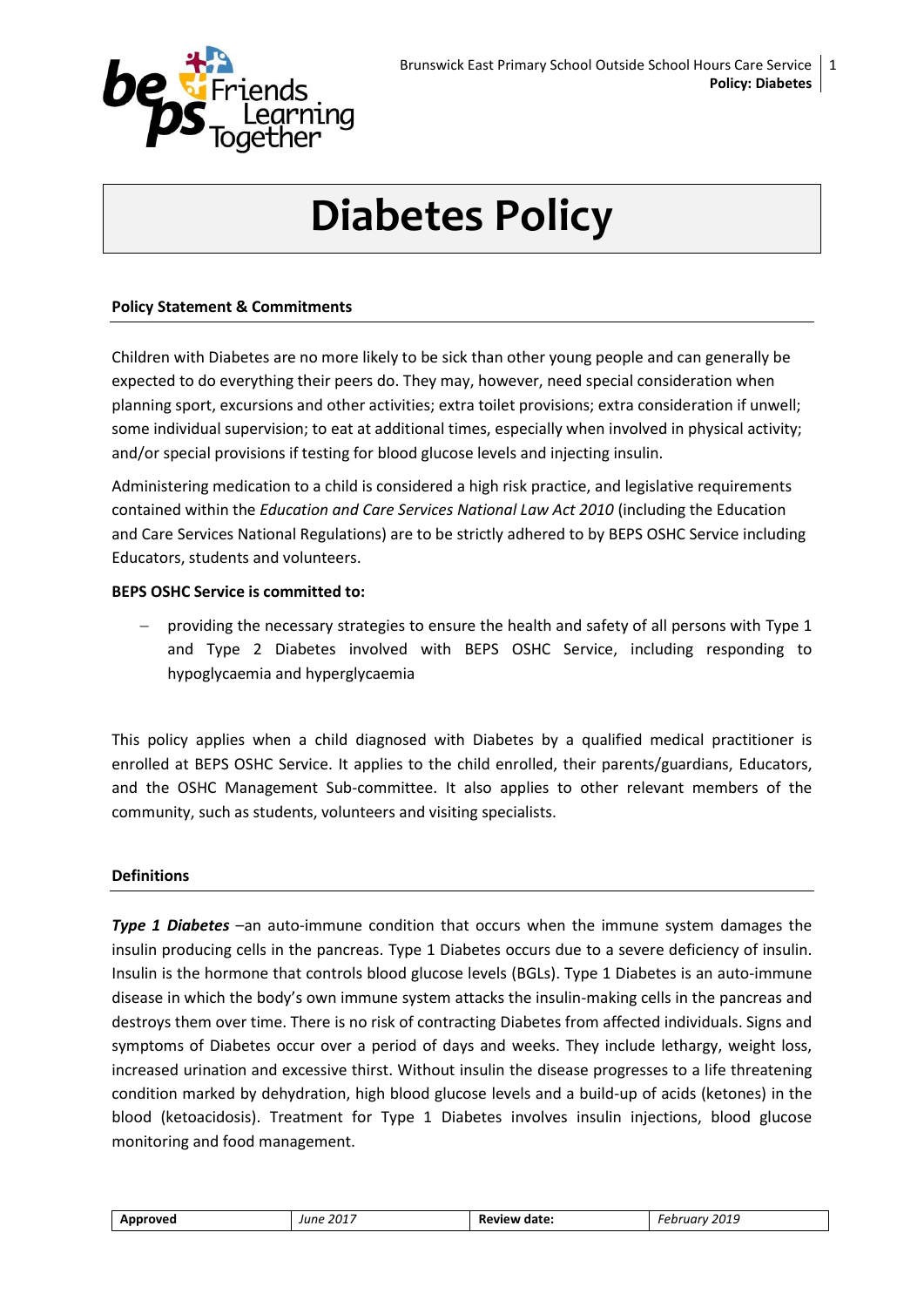*Type 2 Diabetes* – Occurs when either insulin is not working effectively (insulin resistance) or the pancreas does not produce sufficient insulin (or a combination of both). Type 2 Diabetes usually does not emerge until adulthood and is associated with the following risk factors: being overweight, inactivity and a genetic predisposition. However, Type 2 Diabetes affects some children, in particular children with identified risk factors that are compounded by disadvantaged socioeconomic conditions and/or other medical conditions. Type 2 Diabetes is different from Type 1 Diabetes. People with Type 2 Diabetes are able to make insulin but when it is released into the blood stream, it is unable to work efficiently (insulin resistance). This leads to high BGLs (hyperglycaemia).

*Diabetes Action Plan* A medical management plan prepared and signed by a doctor providing the child's name and medical condition and treatment, a photograph of the child and clear instructions on treating an episode. An example of this is provided on the Diabetes Victoria website: [www](http://www.diabetesvic.org.au/images/2015_Action_plan_BD.pdf) [.Diabetesvic.org.au/images/2015\\_Action\\_plan\\_BD.pdf](http://www.diabetesvic.org.au/images/2015_Action_plan_BD.pdf)

*Nominated Educator* - An Educator nominated to be the liaison between parents/guardians of a child with Diabetes and the OSHC Management Sub-committee. This person also checks the hypo kit is current and leads Educator practice sessions for responding to hypos.

*Health Support Plan* A plan specific to BEPS OSHC Service that specifies each child's health support needs, the ways that each child with Diabetes could become hypoglycaemic while in the care of the Service, practical strategies to maintain blood glucose levels, and who is responsible for implementing the strategies. The Health Support Plan should be developed by families of children with Diabetes and the Service and should be reviewed at least annually, but always upon the enrolment or diagnosis of each child who is diabetic.

*Trained Educator* – For the purposes of this policy, this refers to those Educators who have received relevant professionally-run training in the treatments or techniques required to support the health needs of a child with Diabetes. They also hold first aid training, anaphylaxis management training, and emergency asthma management training qualifications approved by ACECQA, as prescribed in the Education and Care Services National Law Act in accordance with regulation 137 (1) (e).

*Hyperglycaemia* – A high blood glucose level is where there is too much glucose in the blood stream for normal functioning. The number is usually above 15.0mmol/L. High blood glucose levels can be caused by not enough insulin, too much food, common illness (e.g. a cold) and stress.

*Hypoglycaemia*  A low blood glucose level is where there is not enough glucose in the blood stream for normal functioning. The number is usually below 4.0mmol/L. Low blood glucose levels can be caused by too much insulin, exercise, or not eating enough exchanges (carbohydrates).

*Hypo Kit* – The preferred 'kit' for individual children, provided by the child's family, for use in the event of hypoglycaemia, or 'hypo'.

| Approved | June 2017 | Review date: | February 2019 |
|----------|-----------|--------------|---------------|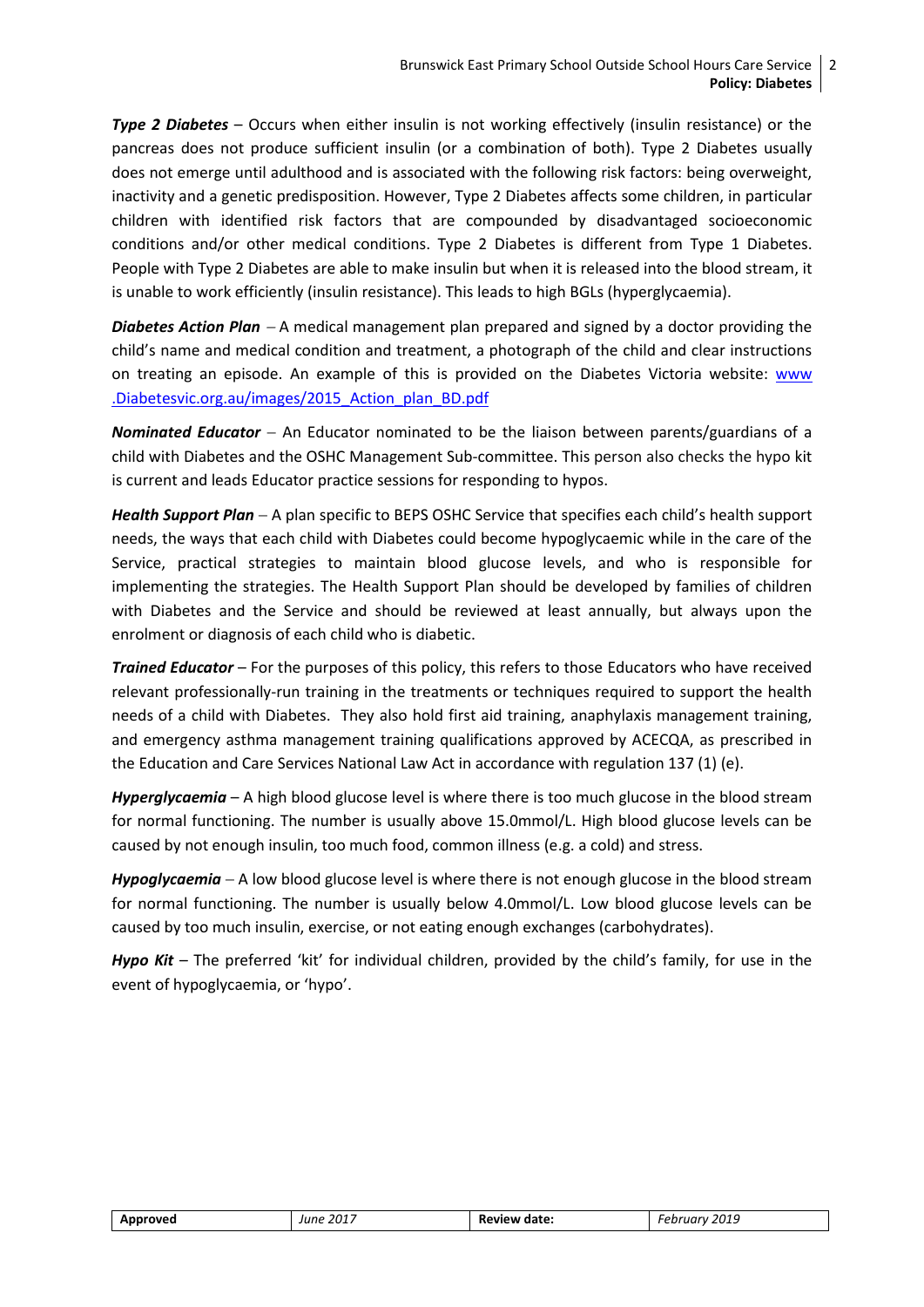#### **Procedures for policy implementation**

Active implementation of this policy is a shared community responsibility.

#### **The OSHC Coordinator will:**

- discuss with Educators their knowledge of issues following their participation in any Diabetes information sessions and/or training
- selectively audit enrolment checklists (e.g. annually) to ensure that documentation is current and complete
- $-$  discuss this policy and its implementation with parents/guardians of children with Diabetes to gauge their satisfaction with both the policy and its implementation in relation to their child
- respond to complaints.

#### **The Nominated Educator (as nominated by the OSHC Coordinator) will:**

- determine the levels of Educator competence and confidence in the management of Diabetes, including responding to hypoglycaemia
- routinely review the children's medication and hypo-kits to ensure that it is complete and that nothing has expired.
- Liaise with the OSHC Management Sub-committee (through the OSHC Coordinator) and parents of children with Diabetes.

#### **Families will:**

- $-$  read and be familiar with the Diabetes Policy
- $-$  identify and liaise with the nominated Educator
- bring relevant issues to the attention of both Educators and the OSHC Coordinator
- maintain a food plan and hypo kit for the Service, which includes extra carbohydrates.

#### **Procedures for managing Diabetes**

**Currently there are no children enrolled at BEPS OSHC Service who have been diagnosed with Diabetes. In preparation for potential families presenting to BEPS OSHC Service for enrolment of a child who has been diagnosed, the following procedures will be followed:** 

- The OSHC Coordinator will discuss with Educators their knowledge and experience of Diabetes in young children, and arrange for information sessions to be held at the Service.
- The OSHC Coordinator will discuss this policy and its implementation with parents/guardians of children in preparation for enrolment to gauge their satisfaction with both the policy and its implementation in relation to their child.

| February 2019<br>-2017<br>Approved<br>Review date:<br>June |  |
|------------------------------------------------------------|--|
|------------------------------------------------------------|--|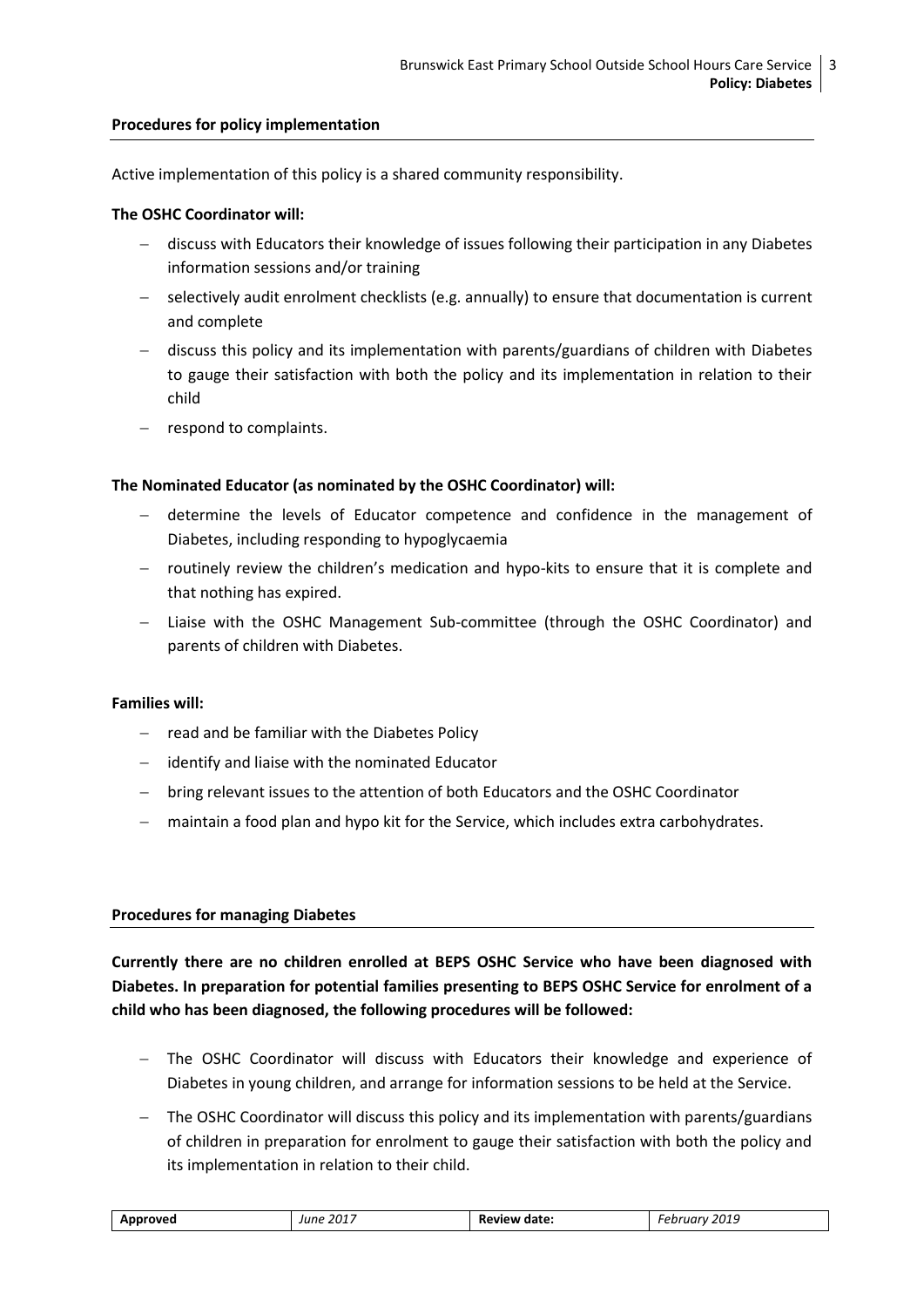The OSHC Coordinator will review the adequacy of the response of BEPS OSHC Service if a child displays hypoglycaemia or hyperglycaemia, and will consider the need for additional training and other corrective action.

#### **Upon enrolment or diagnosis of Diabetes**

Families will be required to:

- inform Educators, either on enrolment or on diagnosis, of their child's Diabetes
- provide Educators with a Diabetes action plan and written consent to administer treatment strategies identified in the action plan
- provide Educators with a complete 'hypo kit'
- $-$  regularly check the content and expiry date of the hypo kit and any medication
- assist Educators by offering information and answering any questions regarding their child's Diabetes, including history
- notify the OSHC Coordinator and Educators of any changes to their child's status and provide a new Diabetes action plan in accordance with these changes
- communicate all relevant information and concerns to Educators, for example, any matter relating to the health of the child
- advise BEPS OSHC Service of their child's food plan for Diabetes
- be responsible for supplying BEPS OSHC Service with the food and drink needed by their child.

#### **Care for diabetic health needs**

- Whenever a child with Diabetes is enrolled at BEPS OSHC Service, or newly diagnosed as having a Diabetes, a **Health Support Plan** will be developed to document special needs and considerations including:
	- o creating a safe environment for the child
	- $\circ$  providing assistance with recognition of signs and symptoms and appropriate treatment of hypoglycaemia (low blood glucose level) and hyperglycaemia (high blood glucose level)
	- $\circ$  ensuring adequate supervision of and ability to perform blood glucose testing if required
	- o taking of medication and/or insulin injections
	- o advocating and positively supporting healthy dietary behaviour
	- o encouraging physical activity and special precautions for exercise.

| Approved | June 2017 | <b>Review date:</b> | February 2019 |
|----------|-----------|---------------------|---------------|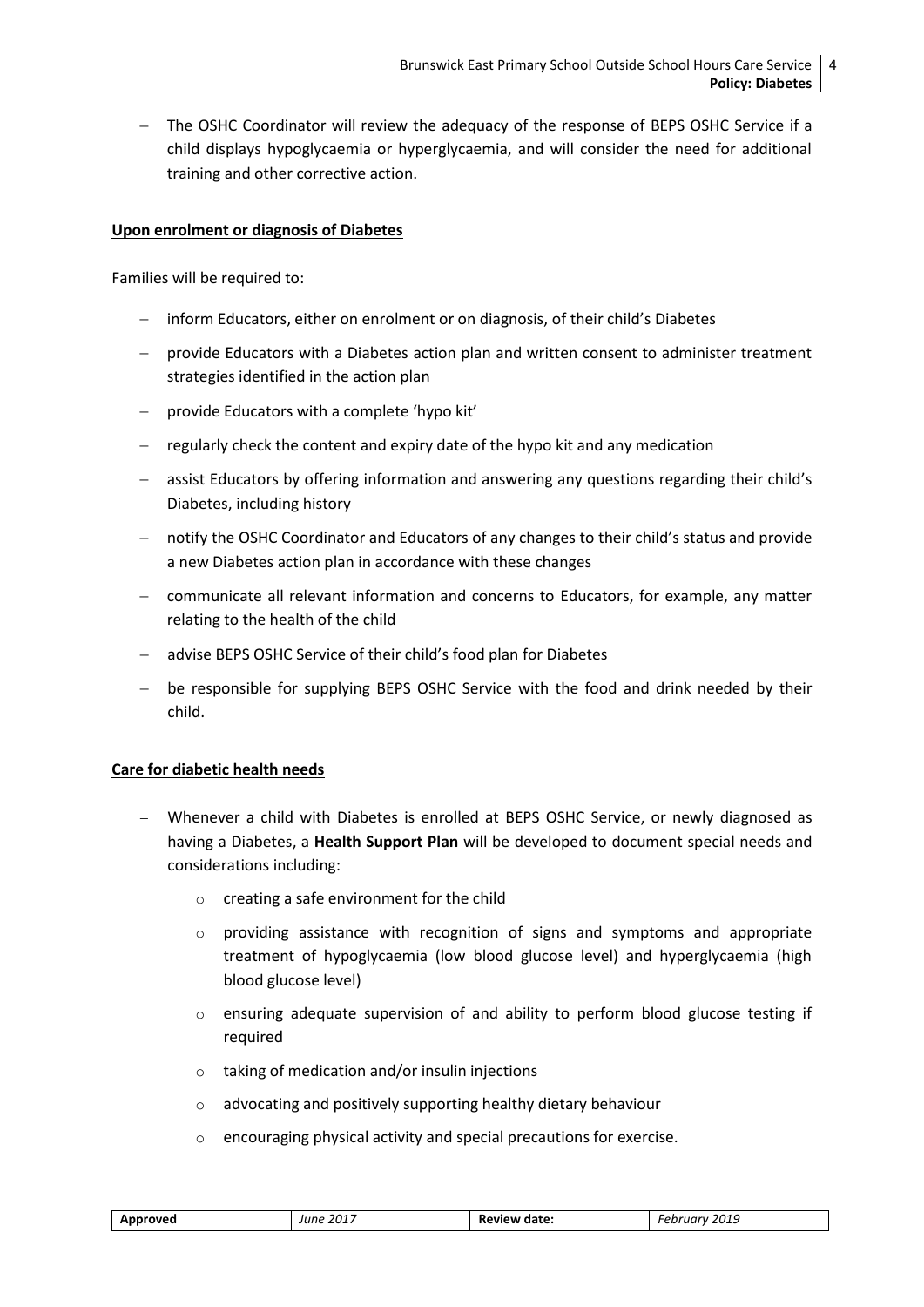- $-$  A communications plan will be developed to inform all relevant Educators, including students and volunteers, of:
	- o the child's name and component of care they attend (BSC/ASC)
	- o the child's risk minimisation plan
	- o where the child's Emergency Action Plan/Health Support Plan will be located
	- o where the child's insulin/snack box etc. will be stored
	- o which Educators will be responsible for administering treatment.
- Young children with Diabetes at the Service may need an Educator to test their blood sugar.
- Educators will be aware of the signs and symptoms of low blood sugar including the child presenting pale, hungry, sweating, weak, confused and/or aggressive. Signs and symptoms of high blood sugar include feeling thirsty, a need to urinate, hot dry skin, the smell of acetone on the breath.
- Exercise can result in hypoglycaemia, so extra carbohydrate may be required before, during or after physical activity depending on the duration and intensity of the activity. Parents will supply the extra carbohydrate and Educators will ensure that this is readily accessible from the place where the physical activity is occurring.
- Management of Diabetes in children at BEPS OSHC Service will be supported by the child having in place an Emergency Action Plan, which includes:
	- o **Administration of Insulin, if needed I**nformation on how to give insulin to the child, how much insulin to give, and how to store the insulin. Insulin may be delivered as a shot, an insulin pen, or via an insulin pump.
	- o **Oral medicine** Children may be prescribed with oral medication.
	- o **Meals and snacks** Including permission to eat a snack anytime the child needs it. Families are asked to provide BEPS OSHC Service with snacks to give their child when he or she has signs of low blood sugar. This also includes a list of foods the child can eat, how much, and when, and a list of foods that the child can have during special occasions, such as birthday parties, excursions and special events.
	- o **Blood sugar testing – I**nformation on how often and when a child's blood sugar may need to be tested by Educators. For example, the child may need their blood sugar tested before lunch and when they have symptoms of low blood sugar.
	- o **Symptoms of low or high blood sugar** One child's symptoms of low or high blood sugar may be different to anothers. The child's Diabetes Action Plan should detail the child's symptoms of low or high blood sugar and how to treat it. For high blood sugar, low blood sugar, and/or hypoglycaemia, Educators will follow the child's Diabetes Emergency Action Plan

| Approved | June 2017 | Review date: | February 2019 |
|----------|-----------|--------------|---------------|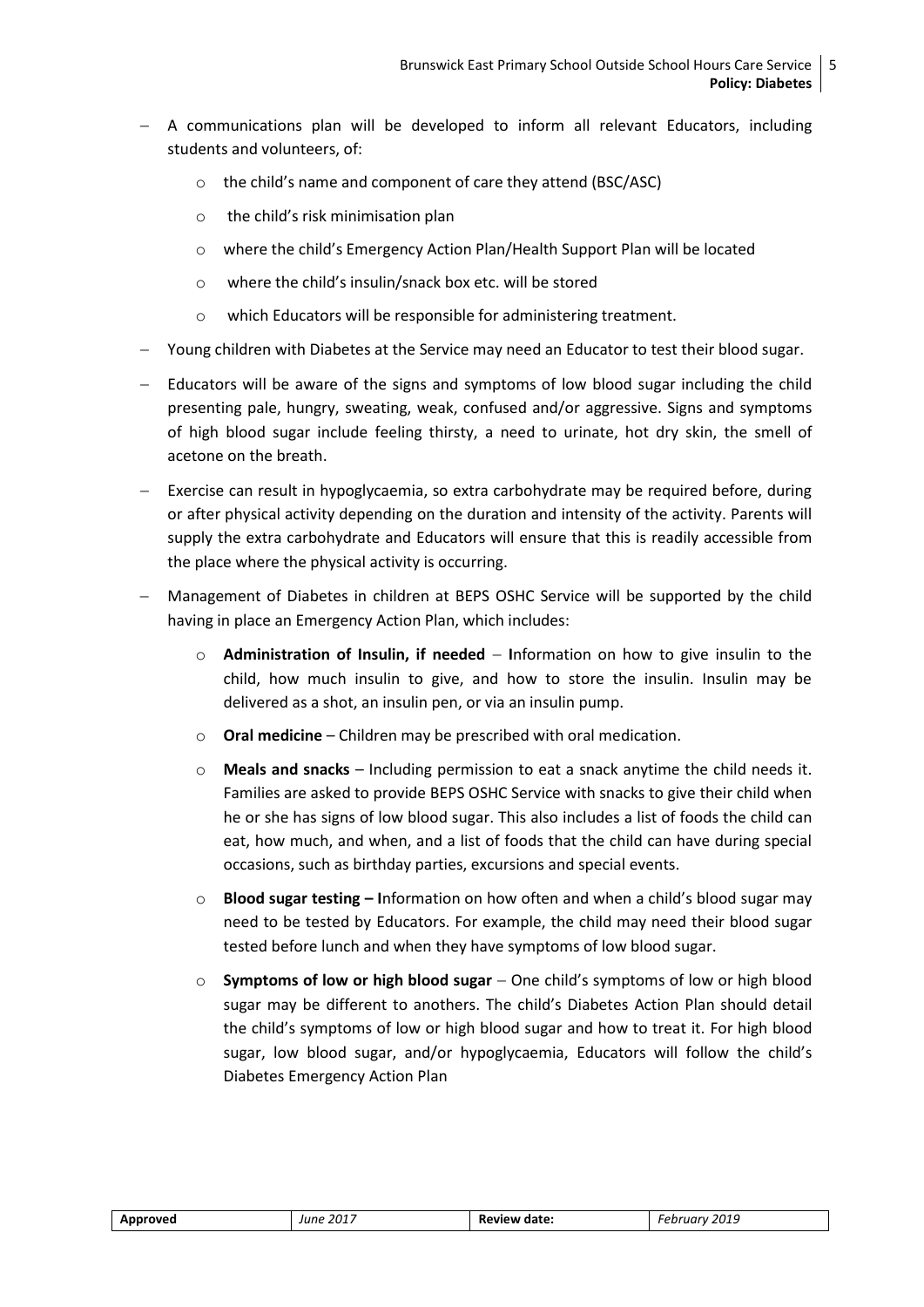#### **Monitoring signs and symptoms**

Signs are observable indicators; symptoms are what the person can feel and report. Monitoring a young person with Diabetes for signs and symptoms of high or low blood glucose levels is very important if they are unable to test the blood glucose level using a blood glucose meter.

- Educators will be trained in what signs to look for and when to take action.
- The family and the Educators will have a system in place so that the symptoms are reported and any action taken is communicated.
- Families will use the record of signs, symptoms and action to make changes to the management of their child's Diabetes.

#### **Blood Glucose Testing**

Blood glucose testing is used to monitor whether the insulin doses being taken are the right amounts. It also enables safe management of sick days and exercise. Some young people will know how to prick their finger and measure the blood glucose using their own blood glucose meter.

- Educators will not be expected to do blood glucose tests, but will be trained on how to supervise it to support this aspect of the child's self-management if applicable.
- Families are required to attend BEPS OSHC Service to administer this procedure if the child's management plan requires it to be completed while the child is attending BEPS OSHC Service.

#### **Special precautions for physical activity**

The OSHC Coordinator, and/or Educators at BEPS OSHC Service will need to discuss a plan with families regarding the implications for management of the Diabetes during physical activity. There are many ways in which this could be done.

- The agreed strategies should be written in the individual Diabetes care plan and health support plan and monitored through the communication book.
- The support plan should determine how Educators will ensure that food and drinks for the treatment of low blood glucose levels (hypoglycaemia or 'hypo') are available at the place of physical activity and sport.
- Educators will need to have access to (or be carrying) the hypo kit.
- Young people with Diabetes need additional supervision during exercise. The younger child may also need to have meals supervised, especially before exercise.
- Any sport in which a low blood glucose level would cause a risk to the child should be carefully planned and always occur under strict supervision.

| Approved | June 2017 | <b>Review date:</b> | February 2019 |
|----------|-----------|---------------------|---------------|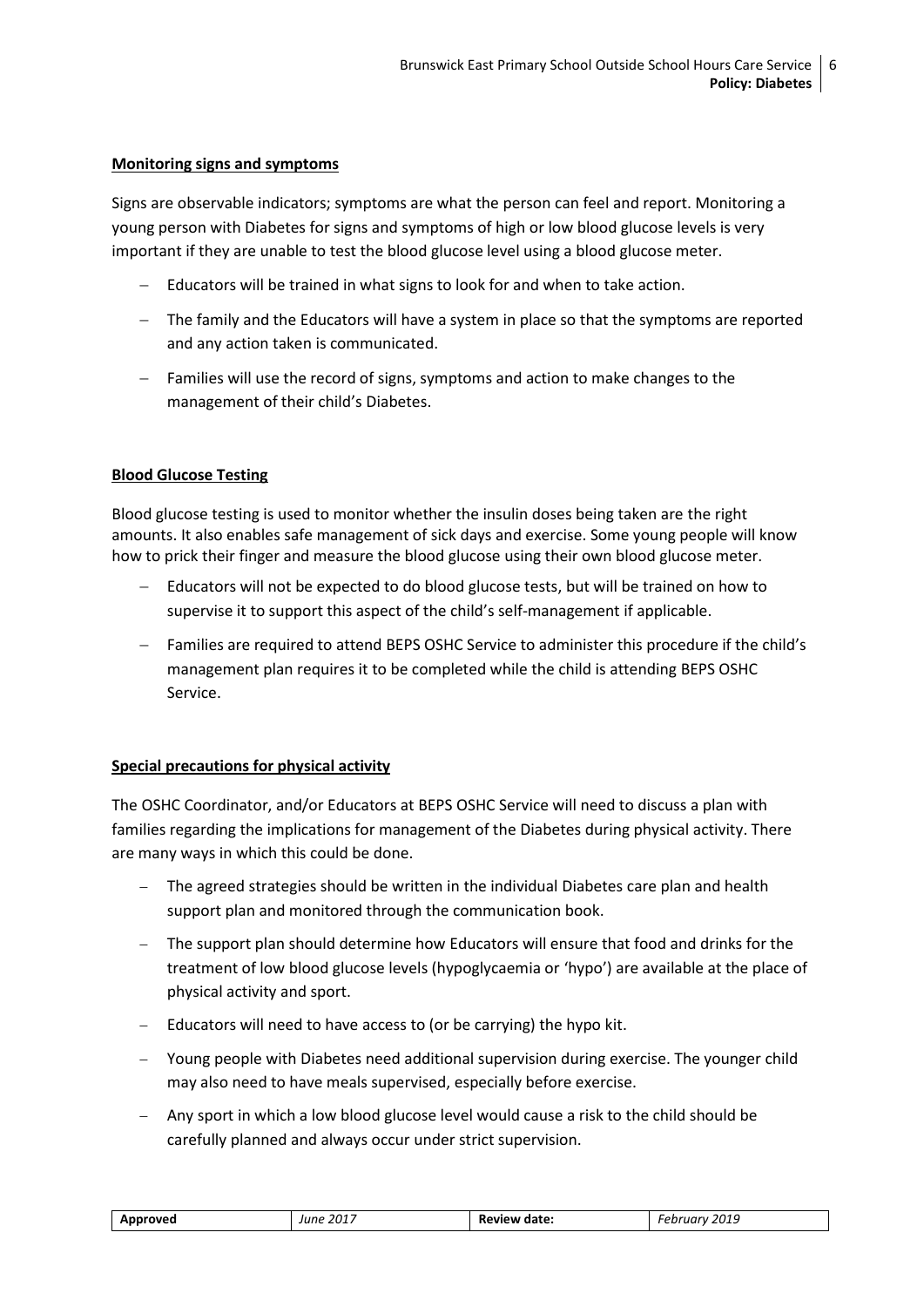- Some features of a low blood glucose level may be masked by the cooler body temperatures experienced during water-based activity.
- Water-based activities need very careful planning and supervision because low blood glucose level may increase the risk of drowning. For excursions in and/or around water an Educator will be located on the edge of the water-based activity as a safety watch for the child.

#### **Storage of Children's Hypo Kits**

- Blood glucose monitoring equipment should be safely stored so that it is accessible as required by the Educator, but is not accessible to children. Typically this equipment is stored with the child's hypo kit.
- Hypo kits will be stored in the OSHC Office.

#### **Procedures for Dealing with Hypoglycaemia (Low Blood Glucose Levels)**

Hypoglycaemia may occur at any time, but there is a greater chance of this happening with exercise or before the next meal is due (usually morning tea or lunch). Hypoglycaemia may be dangerous. The signs can progress from mild to severe very quickly  $-$  prompt first aid treatment is crucial.

| <b>Mild</b>                                                                                                                                                                                                   | <b>Moderate</b>                                                                                                                                                                                                                          | <b>Severe</b>                                                                                                                                                                                                                                                                       |
|---------------------------------------------------------------------------------------------------------------------------------------------------------------------------------------------------------------|------------------------------------------------------------------------------------------------------------------------------------------------------------------------------------------------------------------------------------------|-------------------------------------------------------------------------------------------------------------------------------------------------------------------------------------------------------------------------------------------------------------------------------------|
| sweating, paleness,<br>trembling, hunger,<br>weakness<br>changes in mood and<br>behaviour (e.g. crying,<br>argumentative outbursts,<br>aggressiveness)<br>inability to think clearly,<br>lack of coordination | inability to help oneself<br>glazed expression<br>-<br>being disorientated,<br>-<br>unaware or seemingly<br>intoxicated<br>inability to drink and<br>-<br>swallow without much<br>encouragement<br>headache, abdominal pain<br>or nausea | inability to stand<br>inability to respond to<br><i>instructions</i><br>extreme disorientation<br>inability to drink and<br>swallow (leading to danger<br>of inhaling food into the<br>lungs)<br>unconsciousness or<br>seizures (jerking or<br>twitching of face, body or<br>limbs) |

| Approved | June 2017 | Review date: | 2019<br><i>February</i> |
|----------|-----------|--------------|-------------------------|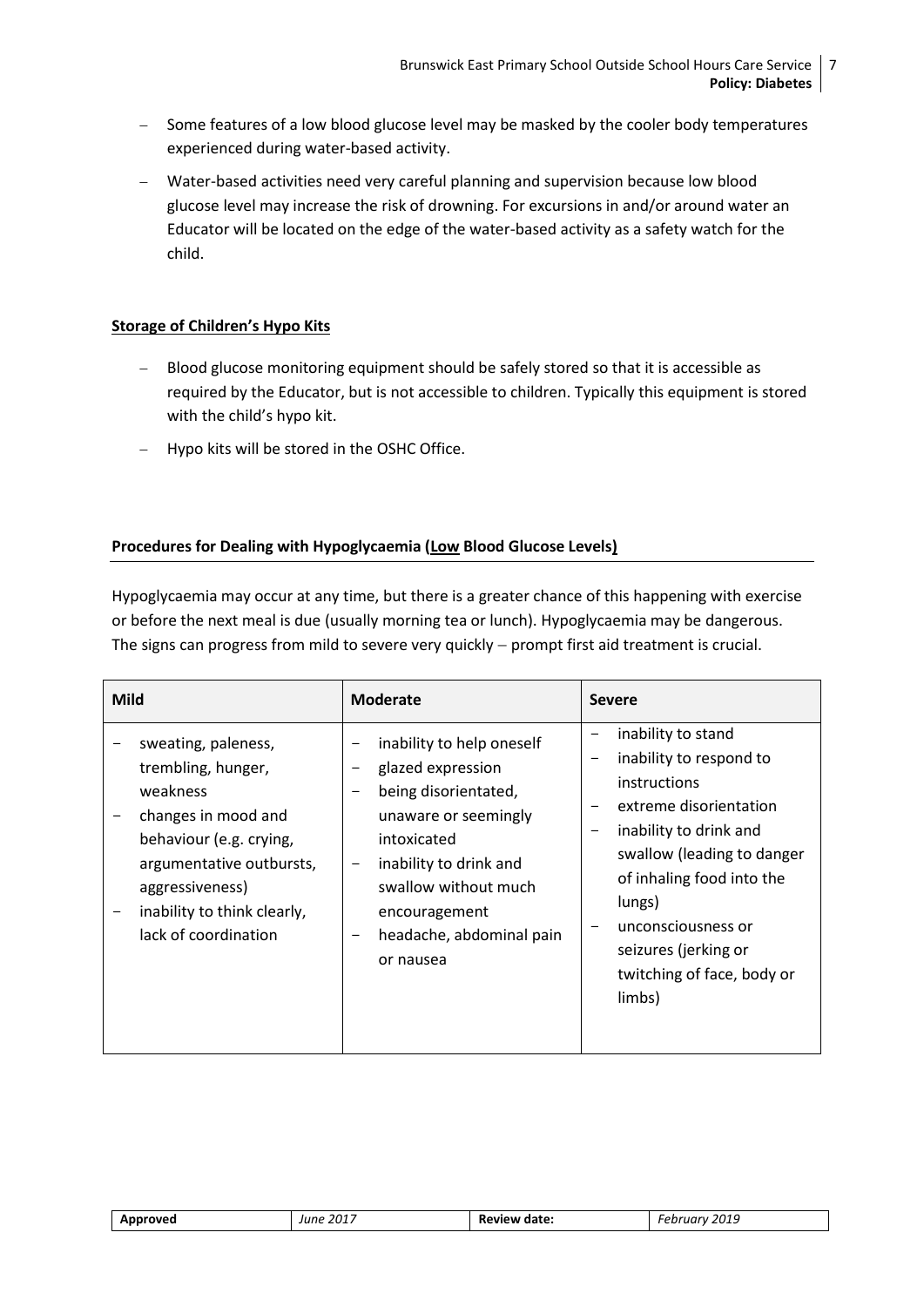#### **First Aid for Hypoglycaemia**

**Mild to moderate hypos** can be treated by giving foods or drinks by mouth. Families will provide the BEPS OSHC Service with their child's preferred hypo kit. The essentials in the treatment of **mild to moderate** hypos are as follows.

| Step 1            | Give glucose immediately to raise the blood glucose level (e.g. half a can of normal [with]<br>sugar] soft or fruit drink, or five to six jelly beans.             |
|-------------------|--------------------------------------------------------------------------------------------------------------------------------------------------------------------|
| Step <sub>2</sub> | Wait 5 minutes.                                                                                                                                                    |
| Step 3            | If no improvement, repeat Step 1.                                                                                                                                  |
| Step 4            | If the condition improves, follow up with a snack of one piece of fruit or one slice of<br>bread or dried biscuits, only when recovered (usually 5 minutes).       |
| Step 5            | If there is still no improvement, call an ambulance. State clearly that the person has<br>Diabetes, and whether he or she is conscious. Inform emergency contacts. |
| Step 6            | If unconscious, maintain airway, breathing and circulation (the 'ABC' of first aid) while<br>awaiting the ambulance.                                               |

**Severe hypos** require either an injection of glucose into the vein (this can be given only by a doctor or a trained paramedic) or the intramuscular injection from the Glucagen Hypo Kit ® given by a doctor, a paramedic, or a parent or guardian.

| Step 1 | Lie the child on one side and protect from injury.                                                                                                                                                                                                                                         |
|--------|--------------------------------------------------------------------------------------------------------------------------------------------------------------------------------------------------------------------------------------------------------------------------------------------|
| Step 2 | Provide first aid, checking that there is no danger around, and maintain airway,<br>breathing and circulation (the 'ABC' of first aid). Check that the mouth is clear to allow<br>unobstructed breathing. Skin colour should remain pale to normal if the person is<br>breathing properly. |
| Step 3 | Call an ambulance and inform the operator that there is a diabetic emergency.                                                                                                                                                                                                              |
| Step 4 | Inform emergency contacts as per policy.                                                                                                                                                                                                                                                   |

| Approved | . 2017<br>June | Review date: | 2019<br>February |
|----------|----------------|--------------|------------------|
|          |                |              |                  |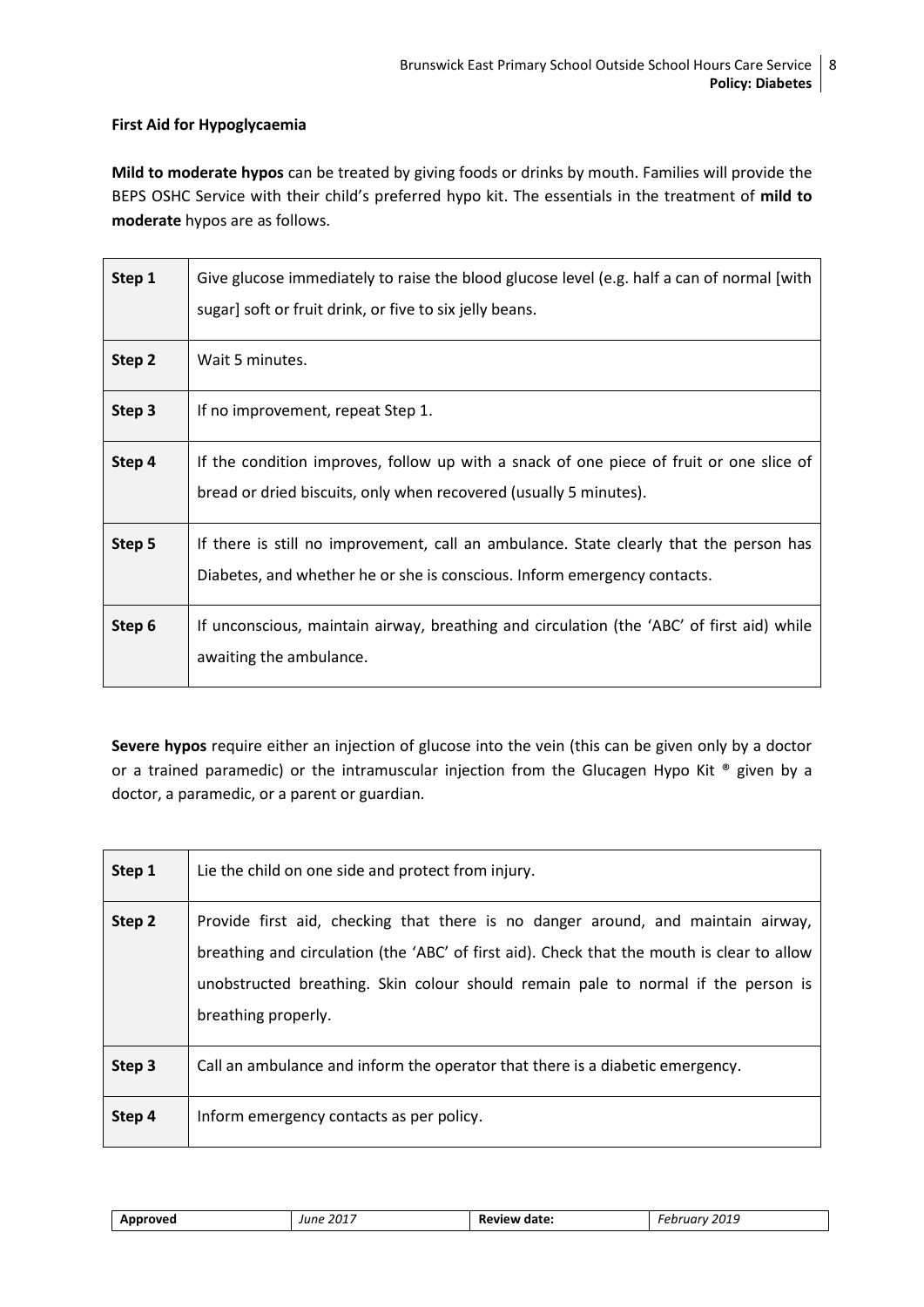**Never put food or drink in the mouth of a person who is unconscious, convulsing or unable to swallow, in case it is inhaled.** 

#### **Dealing with Hyperglycaemia (High Blood Glucose Levels)**

Hyperglycaemia (high blood glucose levels) can be caused by not having enough insulin, too much food, common illness (e.g. a cold) and stress. When blood glucose levels are high for a long period of time, the body starts to break down fat and muscle for energy. When this happens, the body makes ketones. A urine test can detect ketones.

Signs for this condition may develop over several days and can include the following.

| <b>Mild</b>                                                                                                                                                                                                                                                                                                                                                   | <b>Moderate</b>                                                                                                                                          | <b>Severe</b>                                                                                                                                                         |
|---------------------------------------------------------------------------------------------------------------------------------------------------------------------------------------------------------------------------------------------------------------------------------------------------------------------------------------------------------------|----------------------------------------------------------------------------------------------------------------------------------------------------------|-----------------------------------------------------------------------------------------------------------------------------------------------------------------------|
| Educators often become aware<br>of this when the child<br>constantly asks for permission<br>to go to the toilet and to obtain<br>a drink.<br>As signs develop over time,<br>mild hyperglycaemia isn't<br>always visible to Educators.<br>Communication with families<br>about children's wellbeing<br>assists in identifying changes to<br>children's health. | frequent urination<br>excessive thirst<br>change in behaviour<br>(usually irritability)<br>lethargy<br>weight loss<br>lack of concentration<br>$\bullet$ | rapid laboured<br>breathing<br>vomiting<br>٠<br>sweet acetone smell to<br>breath<br>abdominal pains<br>$\bullet$<br>flushed cheeks<br>severe dehydration<br>$\bullet$ |

#### **First Aid for Hyperglycaemia**

An ambulance should be called immediately if any of the above symptoms of severe hyperglycaemia are observed, as hospitalisation is needed urgently.

In sever hyperglycaemia, the following steps should be taken.

| Step 1 | Lie the child on one side and protect from injury.                                                                                                                                 |
|--------|------------------------------------------------------------------------------------------------------------------------------------------------------------------------------------|
| Step 2 | Provide first aid, checking that there is no danger around, and maintain the airway,<br>breathing and circulation (the 'ABC' of first aid). Check that the mouth is clear to allow |

| $ -$ | . | $\overline{\phantom{0}}$<br>____<br>_ _ _ _ |
|------|---|---------------------------------------------|
|------|---|---------------------------------------------|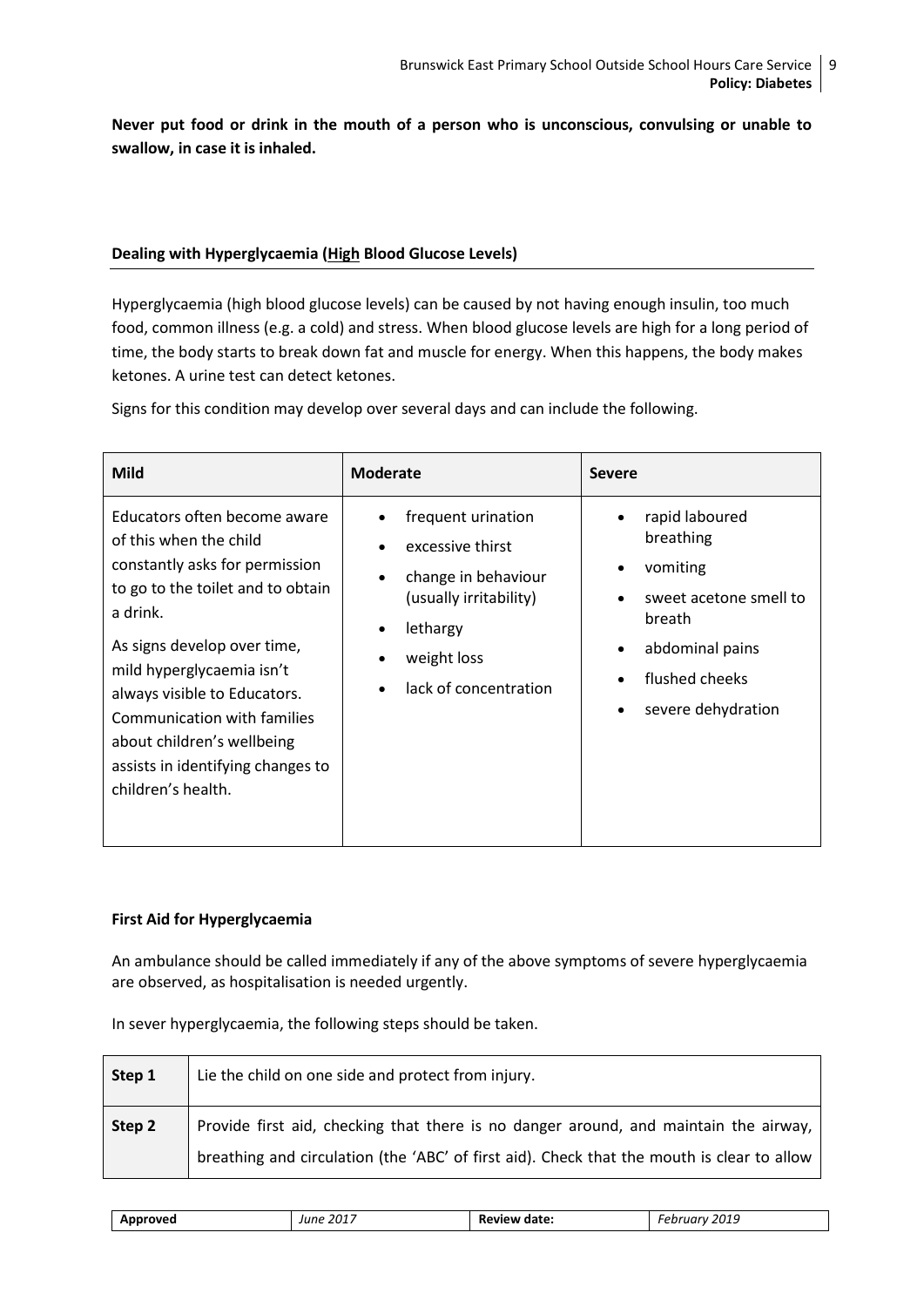|        | unobstructed breathing. Skin colour should remain pale to normal if the person is<br>breathing properly. |
|--------|----------------------------------------------------------------------------------------------------------|
| Step 3 | Call an ambulance and inform the operator that there is a diabetic emergency.                            |
| Step 4 | Inform emergency contacts as per policy.                                                                 |

#### **This policy should be read in conjunction with**:

General Service Information Policy Acceptance & Refusal of Authorizations Dealing with Medical Conditions & Medications Incidents, Injury, trauma & the Administration of First Aid Partnerships with Families [Record Keeping & Confidentiality Policy](file:///C:/Users/08478100/Desktop/2017%20OSHC%20Policies%20to%20be%20uploaded%20to%20website/Information%20for%20Families%202017/BEPS%20OSHC%20POLICY_Enrolment%20,%20Re-enrolment%20&%20Orientation%20of%20Children%20July%202017.docx%23_5.7_PRIVACY_POLICY)

#### **Sources & Legislative References**

Diabetes Australia (Victoria), *Parenting Journeys with Type 1 Diabetes***,** [www.Diabetesvic.org.au/](http://www.diabetesvic.org.au/images/stories/PDF_files/recipes%20for%20living%20with%20D-Kids.pdf?phpMyAdmin=fsgZ8MzPBx-Okd83pnoO,vcNPM5) [images/stories/PDF\\_files/recipes for living with D-Kids.pdf?phpMyAdmin=fsgZ8MzPBx-Okd83pnoO,vcNPM5](http://www.diabetesvic.org.au/images/stories/PDF_files/recipes%20for%20living%20with%20D-Kids.pdf?phpMyAdmin=fsgZ8MzPBx-Okd83pnoO,vcNPM5)

[Royal Children](http://www.rch.org.au/diabetesmanual/index.cfm?doc_id=2352)'s Hospital, *Caring for Diabetes in Children & Adolescents*, [http://video.rch.org.au/](http://video.rch.org.au/Diabetes/Diabetes_Book_Third_Edition.pdf) [Diabetes/Diabetes\\_Book\\_Third\\_Edition.pdf](http://video.rch.org.au/Diabetes/Diabetes_Book_Third_Edition.pdf)

*Education & Care Services National Law Act 2010 (Vic) – Sections 167(1)(2)(3) & 175(1)*

*Education & Care Services National Regulations (2011) – Regulations 90, 91, 92, 93, 94, 95, 168(2)(d), 177, 181, 183 & 184*

*National Quality Standard for Early Childhood Education and Care & School Age Care (2010) - Standard 4.1; Elements 2.1.1, 2.1.4, 2.3.2 & 7.3.5*

*Information Privacy Act 2000 (Vic) – Information Privacy Principles*

*Privacy Act 1988 (Cwlth) – National Privacy Principles*

*Health Act 1958 – Public Health & Wellbeing Guidelines*

*Health Records Act 2001 (Vic) – Health Privacy Principles*

*Occupational Health & Safety Act 2004 (Vic) – Providing a safe work environment*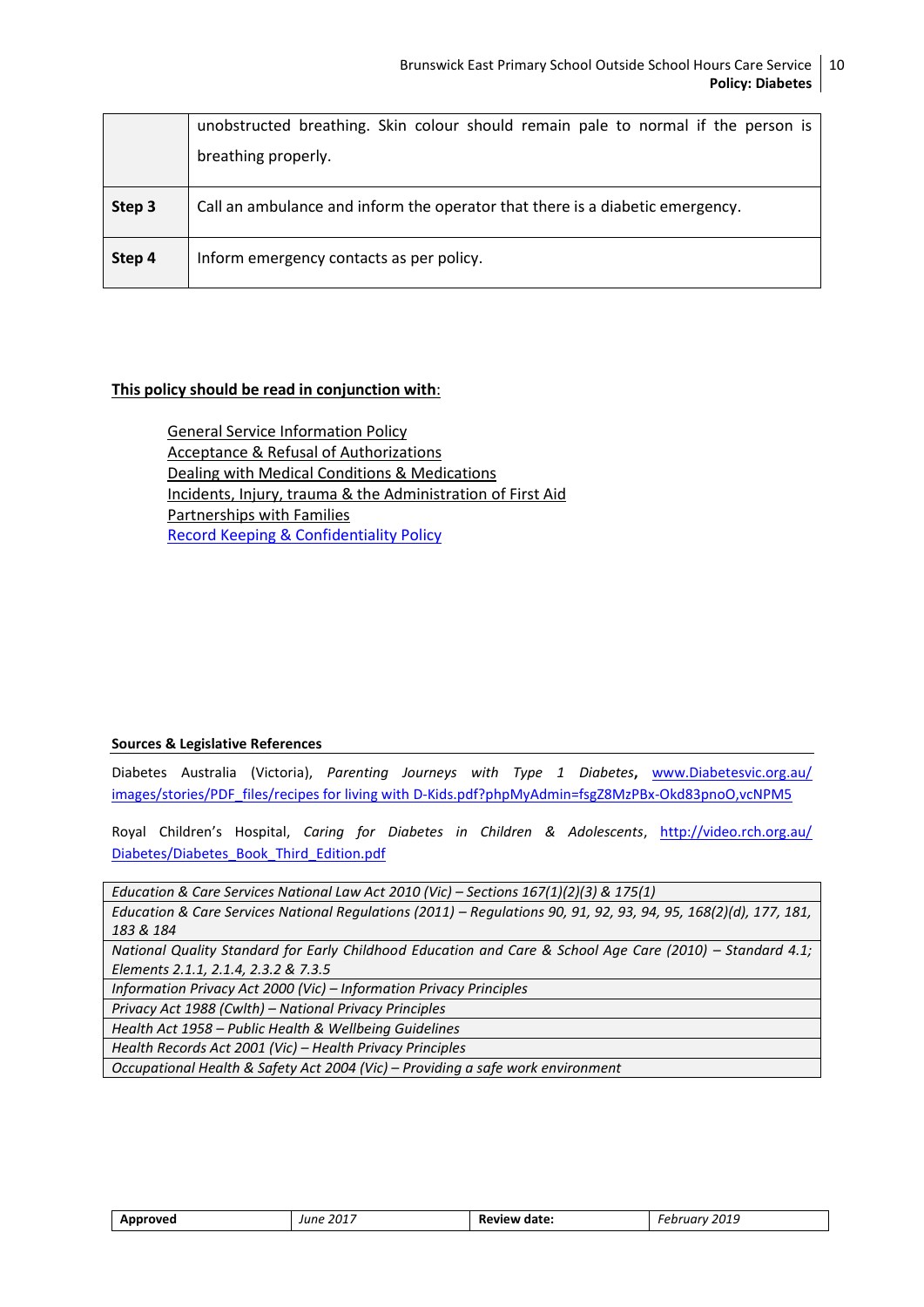

### **Enrolment Checklist for Children with Diabetes**

- $\Box$  A health support plan, which includes a food plan, identifies strategies to address the particular needs of each child with Diabetes, and this plan is implemented.
- $\Box$  Parents of a child with Diabetes have been provided a copy of BEPS OSHC Service's Diabetes Policy.
- $\Box$  All parents/guardians are made aware of the Diabetes policy.
- $\Box$  Diabetes health support action plan for the child is signed by the child's doctor and is visible to all Educators.
- $\Box$  A 'hypo kit' is available for use at any time the child is in the care of BEPS OSHC Service.
- $\square$  Diabetes management medication is stored in a location easily accessible to adults (not locked away), inaccessible to children and away from direct sources of heat.
- $\Box$  All Educators, including relief Educators, students and volunteers, are aware of each hypo-kit location, and any other medication or monitoring apparatus.
- $\Box$  Educators nominated as responsible for each child at risk of Diabetes undertake appropriate training, which includes strategies for management, recognition of hypoglycaemia and emergency treatment.
- $\Box$  BEPS OSHC Service's Emergency Action Plan for the management of Diabetes is in place and all Educators understand the plan.
- $\Box$  The current contact details of each parent/guardian of a child with Diabetes are available, including emergency contacts.
- $\Box$  Information regarding any other medications or medical conditions (for example asthma) is available to Educators.

| Approved | June 2017 | Review date: | 2019<br>epruarv<br>___ |
|----------|-----------|--------------|------------------------|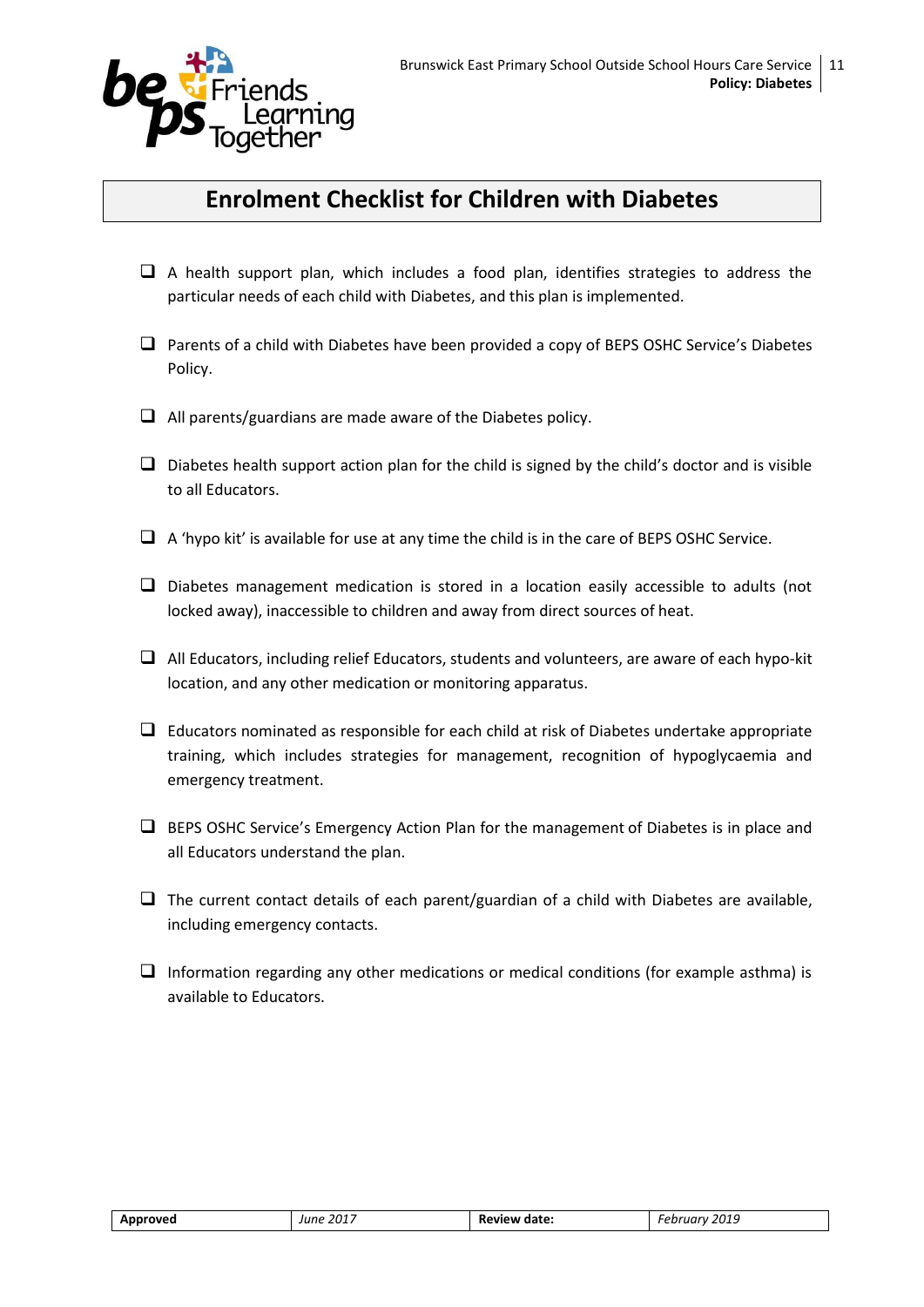

### **Service Snapshot – Children with Diabetes**

| Child's<br><b>Name</b> | BSC/ASC/VAC<br>Days of<br>attendance | 2 injections /<br>multiple, or<br>insulin pump | <b>Action Plan</b><br>location | <b>Hypo kit location</b> | <b>Blood</b><br>glucose<br>testing |
|------------------------|--------------------------------------|------------------------------------------------|--------------------------------|--------------------------|------------------------------------|
|                        |                                      |                                                |                                |                          |                                    |
|                        |                                      |                                                |                                |                          |                                    |
|                        |                                      |                                                |                                |                          |                                    |
|                        |                                      |                                                |                                |                          |                                    |
|                        |                                      |                                                |                                |                          |                                    |
|                        |                                      |                                                |                                |                          |                                    |
|                        |                                      |                                                |                                |                          |                                    |
|                        |                                      |                                                |                                |                          |                                    |

| rovea<br>Appr | . 201 <sup>-</sup><br>lune | date:<br>ρw<br>. | 2019<br>,,, |
|---------------|----------------------------|------------------|-------------|
|               |                            |                  |             |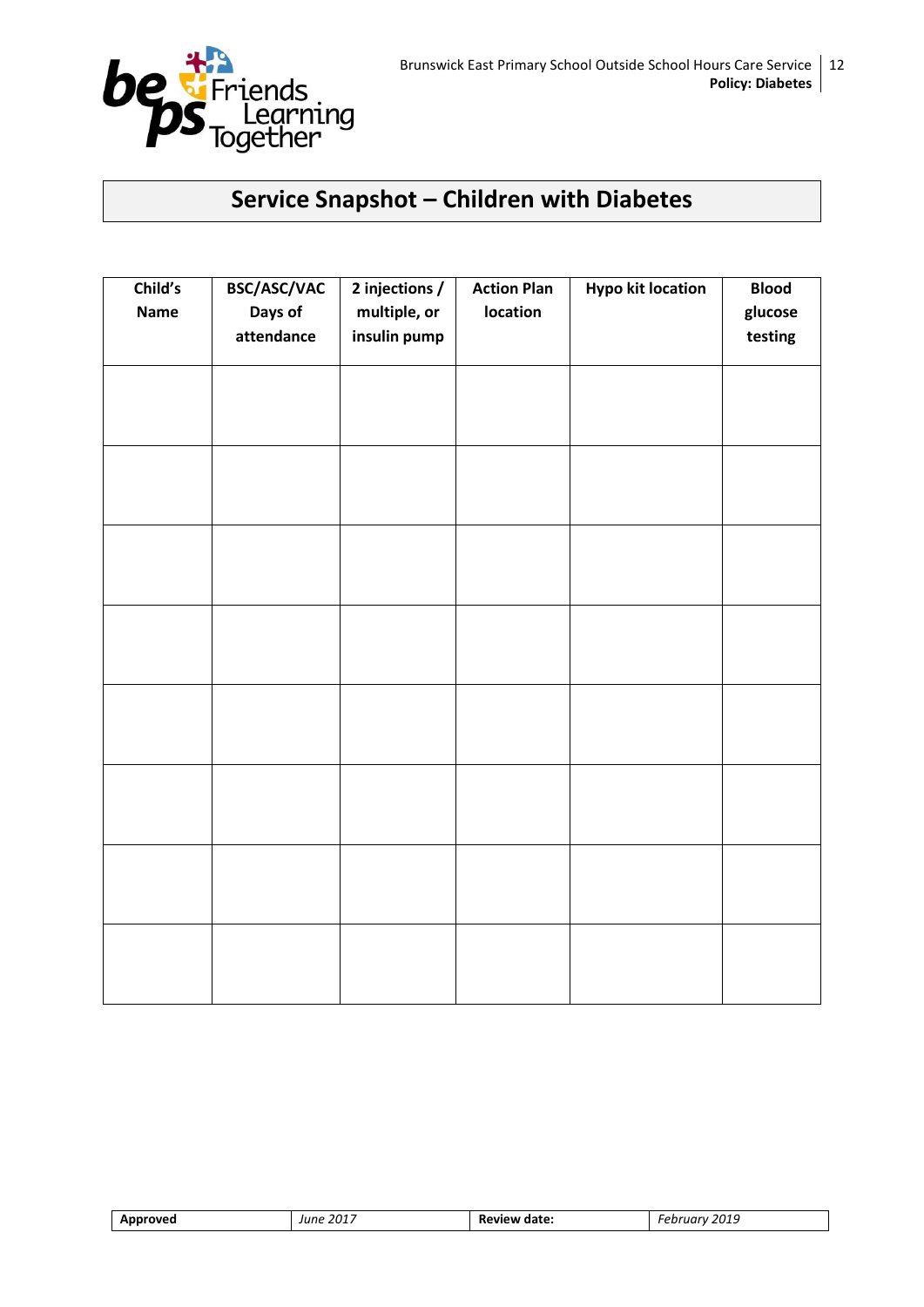

### **Diabetic Health Support – Food Plan**

**Child's Name:**

|                          | <b>Family to complete</b> | Why?                                        |
|--------------------------|---------------------------|---------------------------------------------|
| <b>Type of food</b>      |                           | Food containing slowly absorbed             |
|                          |                           | carbohydrates must be eaten at each meal.   |
|                          |                           |                                             |
|                          |                           |                                             |
| <b>Timing of</b>         |                           | Most food plans are based on three major    |
| meals                    |                           | meals (breakfast, lunch and evening meal)   |
|                          |                           | and three snacks (morning, afternoon tea    |
|                          |                           | and at bedtime). If the interval between    |
|                          |                           | meals and snacks is too long, a low blood   |
|                          |                           | glucose level can occur and an additional   |
|                          |                           | snack may have to be eaten.                 |
| <b>Quantities of</b>     |                           | The amount of food for each meal is also    |
| food                     |                           | important and meals should never be         |
|                          |                           | skipped. Families are taught to count       |
|                          |                           | carbohydrate quantities using the exchange  |
|                          |                           | system (15g carbohydrate equals 1           |
|                          |                           | exchange). Carbohydrate foods have been     |
|                          |                           | given an exchange value and the young       |
|                          |                           | person with Diabetes will be eating a       |
|                          |                           | specific number of exchanges at main meals  |
|                          |                           | and snacks.                                 |
| <b>Supervision &amp;</b> |                           | Very young children may require extra       |
| routine                  |                           | supervision at meal and snack times. Most   |
| requirements             |                           | children will have a food plan that fits in |
|                          |                           | with regular routines, avoiding the need to |
|                          |                           | eat regularly throughout the day or at odd  |
|                          |                           | times. Young people with Diabetes usually   |
|                          |                           | cannot delay meal times                     |

**Sign & Date:**

| Approved | June 2017<br>$\sim$ | Review date: | 2019<br>Februarv |
|----------|---------------------|--------------|------------------|
|----------|---------------------|--------------|------------------|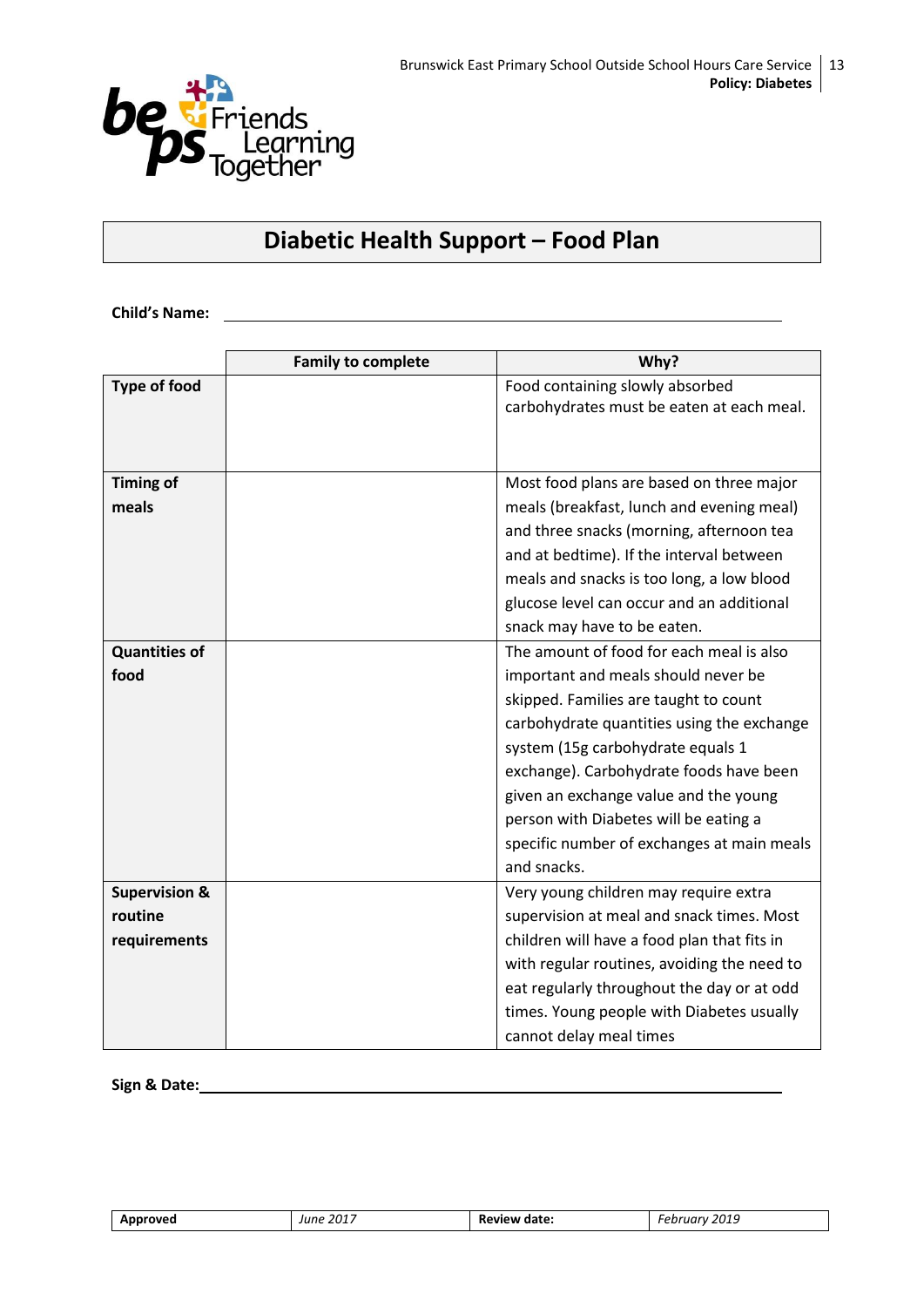

### **Individual Communication Plan for Children with Diabetes**

**Child's Name:**

| When will the child be attending BEPS OSHC Service?      |  |
|----------------------------------------------------------|--|
| Have all staff, including students and volunteers been   |  |
| informed of the details in the child's risk minimisation |  |
| plan, and health support plan?                           |  |
|                                                          |  |
| Where will the following items be located?               |  |
| <b>Risk Minimisation Plan</b>                            |  |
| <b>Health Support Plan</b>                               |  |
| <b>Emergency Action Plan</b>                             |  |
| Hypo kit/insulin                                         |  |
|                                                          |  |
| Where will the child's insulin and/or snack box be       |  |
| stored, and who will have access?                        |  |
|                                                          |  |
|                                                          |  |
|                                                          |  |
| Who will be responsible for supporting this child's      |  |
| health needs, which may include administering            |  |
| treatment including first aid?                           |  |
|                                                          |  |
|                                                          |  |
|                                                          |  |

**Name/Sign & Date:**

| roveo.<br>--- | 2017<br>lune | <b>D</b> -<br>date: | 2019<br>arv<br>$-0+0$ |
|---------------|--------------|---------------------|-----------------------|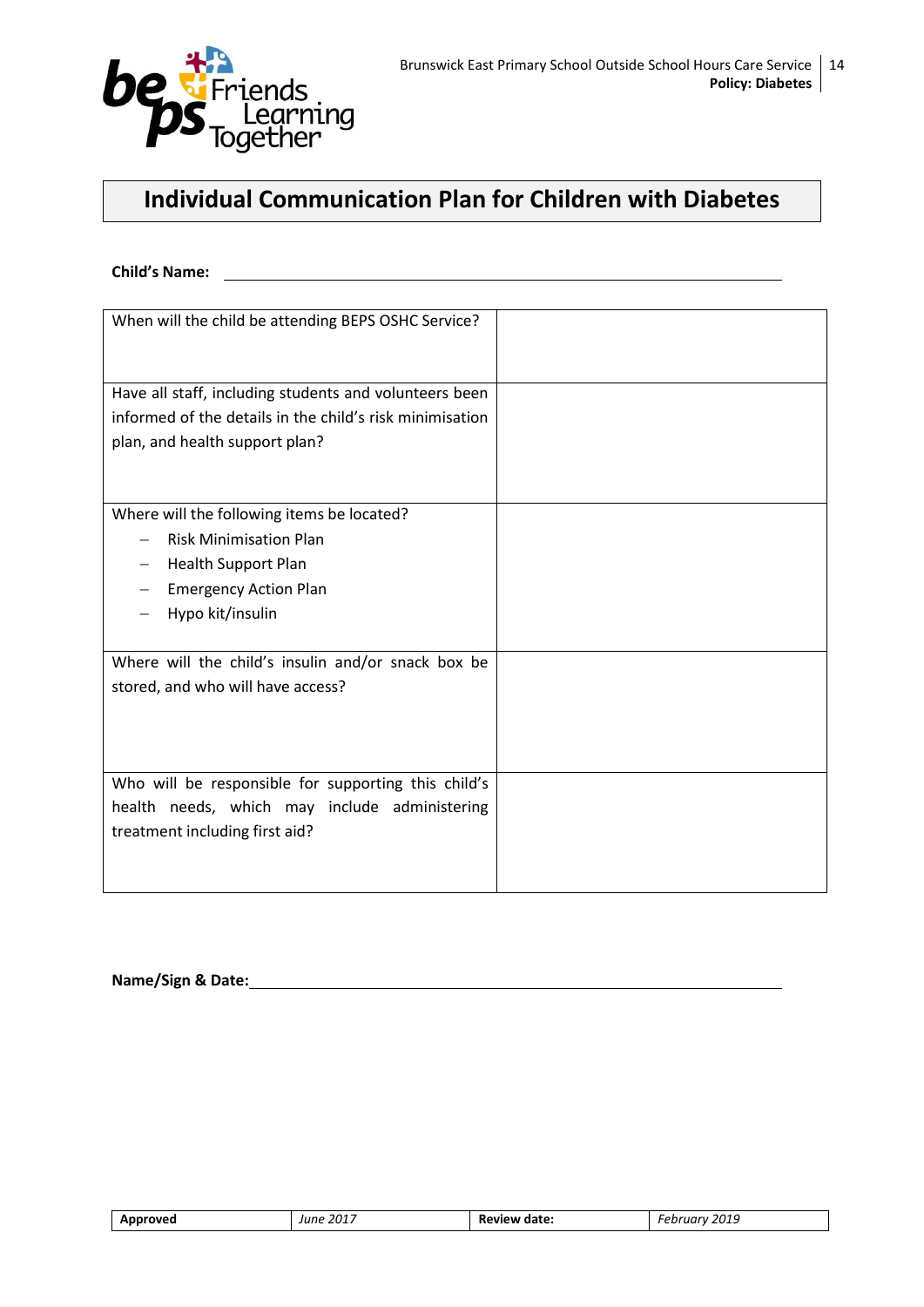

### **Individual Risk Management Plan for Children with Diabetes**

| <b>Child's Name</b> | <b>BSC/ASC/VAC</b> | <b>Type</b> | <b>Action Plan</b><br>location | <b>Hypo</b><br>kit/insulin/<br>snack box<br>location |
|---------------------|--------------------|-------------|--------------------------------|------------------------------------------------------|
|                     |                    |             |                                |                                                      |

| Specific risk management strategies                                                                                                                              | Date completed |
|------------------------------------------------------------------------------------------------------------------------------------------------------------------|----------------|
| Parent/guardian has been provided with a copy of the BEPS OSHC<br>Service Diabetes Policy, and policy on dealing with medical conditions<br>and medication.      |                |
| Parent/guardian has provided a hypo kit for the child, and any other<br>medication required.                                                                     |                |
| BEPS OSHC Service displays the child's Diabetes Action Plan with current<br>photo, in a key location and keeps a completed ambulance card by the<br>telephone/s. |                |
| Parent/guardians are aware of the policy that the child is <b>NOT</b> permitted<br>to attend BEPS OSHC Service without a hypo kit and health support plan.       |                |
| Test that all staff, including relief staff, know where hypo kits and any<br>required medication are kept for the child.                                         |                |
| Regular expiry-date checks of the hypo kit held by BEPS OSHC Service are<br>undertaken by a nominated staff member and the family of each child.                 |                |
| A new written request is sent to families if BEPS OSHC Service intends on<br>changing the way it supports the child's diabetic health needs.                     |                |

| 2019<br>.<br>Approved<br>date:<br>----<br>'une<br>oview -<br>77 V<br><b>ZU11</b><br>''<br>$\sim$<br>___<br>_____ |  |
|------------------------------------------------------------------------------------------------------------------|--|
|------------------------------------------------------------------------------------------------------------------|--|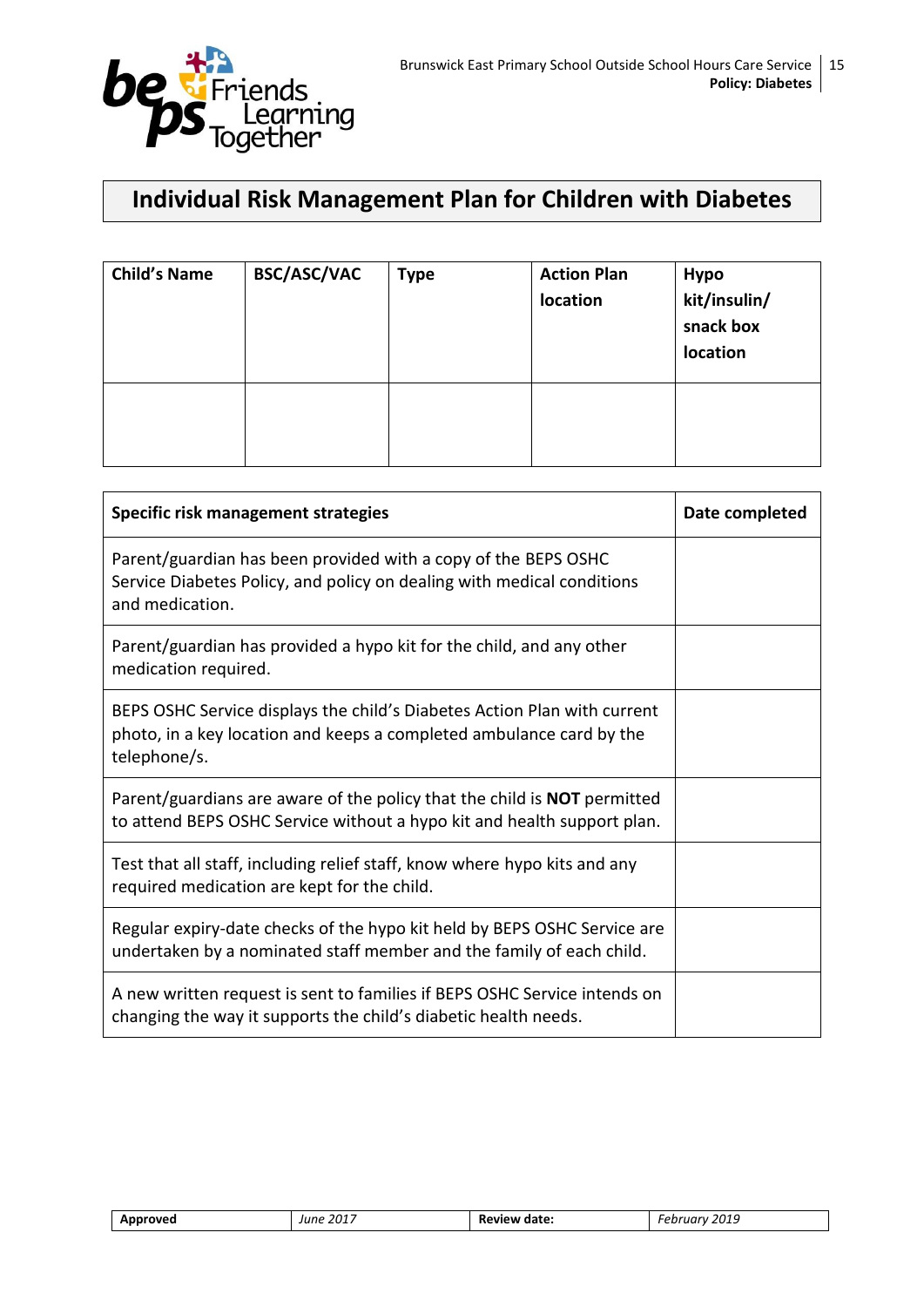What measures are in place by BEPS OSHC Service in relation to known signs and symptoms of low blood sugar?

Think about times when the child could potentially be at risk of low blood sugar and develop appropriate strategies, including who is responsible for implementing them.

### **Risk Minimisation Plan**

| <b>Risk</b> | <b>Strategy</b> | Who is responsible |
|-------------|-----------------|--------------------|
|             |                 |                    |
|             |                 |                    |
|             |                 |                    |
|             |                 |                    |
|             |                 |                    |
|             |                 |                    |
|             |                 |                    |
|             |                 |                    |
|             |                 |                    |
|             |                 |                    |
|             |                 |                    |
|             |                 |                    |
|             |                 |                    |
|             |                 |                    |

| nroved<br>Annr<br>$  -$ | : 2017<br>June | date:<br>∵eview .<br>.<br>_______ | 2019<br>.<br>7ary<br>וני<br>___ |
|-------------------------|----------------|-----------------------------------|---------------------------------|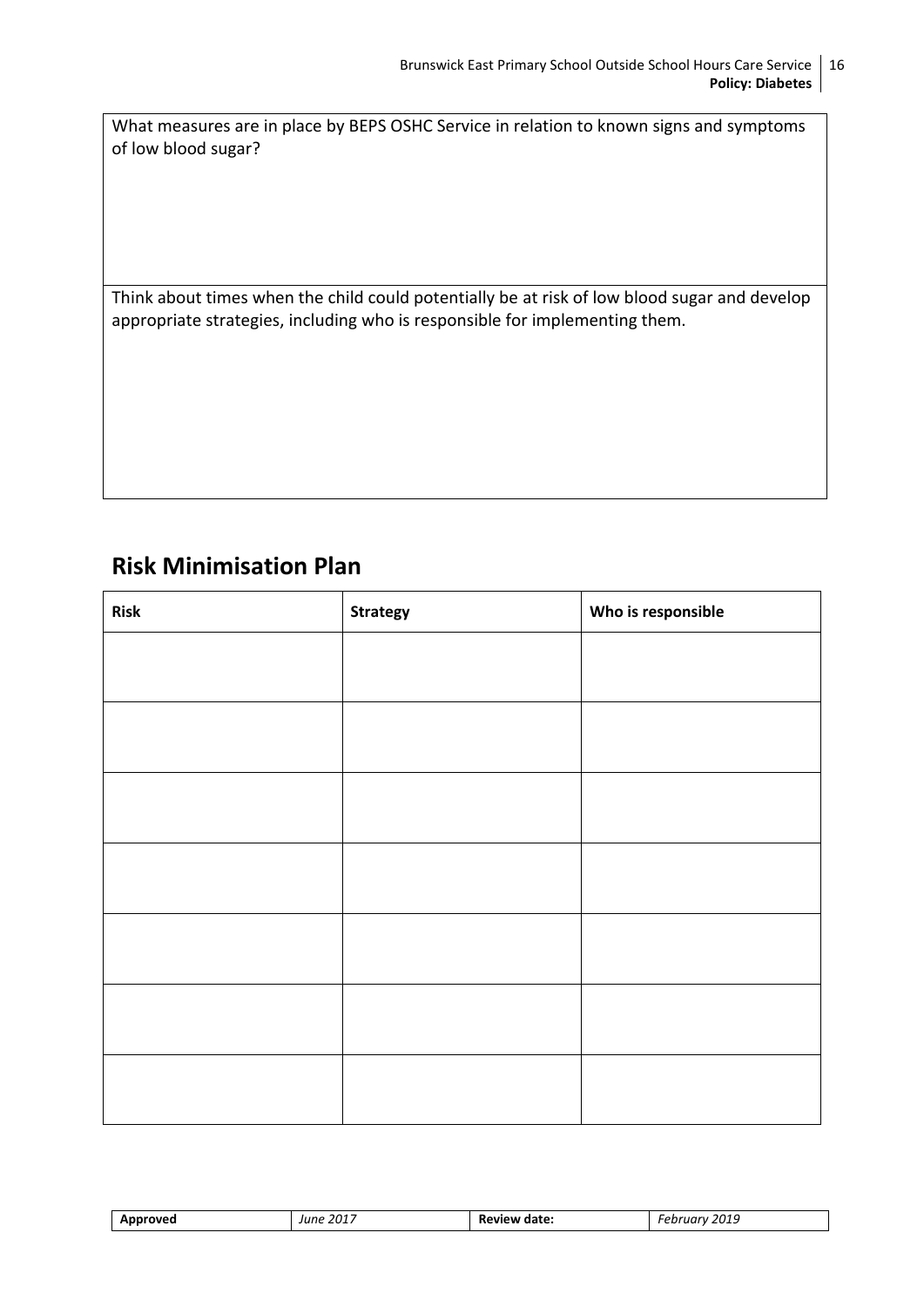

### **Diabetes – Emergency Drill Record**

Regular emergency drills are undertaken to ensure that the relevant people know what action to take if a child has hypoglycaemia (low blood glucose level) or hyperglycaemia (high blood glucose level)

| Date & Time of Drill: | Scenario/Location: |
|-----------------------|--------------------|
| Actions:              |                    |
|                       |                    |
|                       |                    |
| Date & Time of Drill: | Scenario/Location: |
| Actions:              |                    |
|                       |                    |
|                       |                    |
| Date & Time of Drill: | Scenario/Location: |
| Actions:              |                    |
|                       |                    |
|                       |                    |
| Date & Time of Drill: | Scenario/Location: |
| Actions:              |                    |
|                       |                    |
|                       |                    |
| Date & Time of Drill: | Scenario/Location: |
| Actions:              |                    |
|                       |                    |
|                       |                    |

| ıroved<br>--- | 2017<br>$I$ IINE | -<br>date:<br>ĸŧ<br>.<br>_______ | 2019<br>. .<br>.<br>71 I<br>___ |
|---------------|------------------|----------------------------------|---------------------------------|